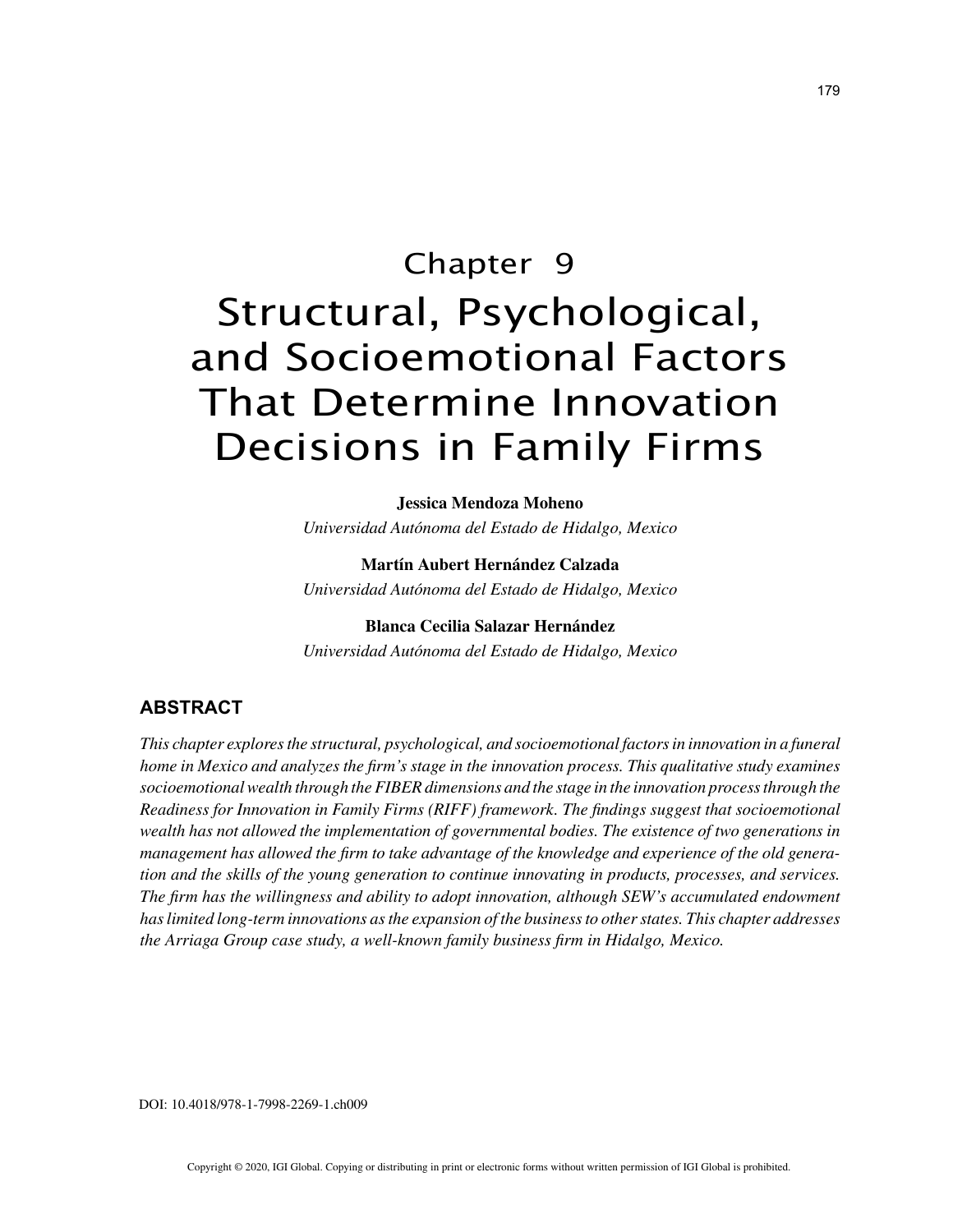## **INTRODUCTION**

Family firms have, implicitly and explicitly, a multiplicity of goals and sometimes are contradictory (Chua, Chrisman, De Massis, & Wang, 2018). Family firms are a combination of business and familyoriented goals (Chua, Chrisman, & Steier, 2003), so they have a broad wealth, both economic and emotional. Socio-emotional wealth (SEW) refers to the combination of non-financial and emotional values designed to meet family needs for family identification, control and harmony (Gómez-Mejía, Haynes, Núñez-Nickel, Jacobson, & Moyano-Fuentes, 2007). SEW connotes the emotional value that satisfies the family's affective needs, such as reputation, continuity, and family influence. Various studies have determined that family firms are different from non-family businesses. However, socioemotional wealth (SEW) is the variable that determines heterogeneity, not only with non-family companies but also among themselves (Gómez-Mejía et al., 2007).

Family firms make choices aimed at protecting SEW's accumulated endowment within the business. The economic values can be sacrificed to safeguard the family harmony and the continuity of the family dynasty. The family would be willing to put at risk the company in order to preserve the socioemotional endowment (Berrone, Cruz, & Gómez-Mejía, 2012). Thus, SEW plays a decisive role in making strategic decisions of the company, and therefore, in innovation. Family firms are forced to innovate in order to stay in the market and to be competitive. The complexity of the family business makes it difficult for the understanding of decisions regarding innovation, where financial and emotional values are involved.

In the Global Family Business Survey (2018), in which 2,953 companies in 53 countries participated, the main challenge family firms face the need to innovate. Research in innovation in family firms is fragmented and contradictory (Duran, Kammerlander, van Essen, & Zellweger, 2015). The evidence reflects two trends, those that defend that family firms are conservative and that do not take risks, and the second current that argues that family businesses have managed to remain in the market over time, thanks to investment in innovation. In this research, innovation is understood as the process of the implementation of a new product, process, or experience that adds value to the family business.

Innovation in family firms has been studied. Literature review shows that innovation in family firms depends on the degree of involvement in governance and SEW (Li & Daspit, 2016). Diversification decisions compromise SEW goals (Saridakis, Lai, Muñoz Torres, & Mohammed, 2018). Nevertheless, there is little research that explains the variables that determine innovation as the psychological, structural, and socio-emotional variables through a qualitative methodology, and most of the research in innovation in family firms have been in manufacturing industries. However, little research has been done in the service industry. Holt & Daspit (2015) state that the influence of the family can inhibit innovation in family businesses due to emotional and inflexible attachments to existing strategies. Sometimes the company is not ready to adopt the innovation process. The adoption of innovation depends on the structural and psychological aspects of the members of the firm. Holt and Daspit (2015) proposed the Readiness for Innovation in Family Firms (RIFF) framework aimed to determine the stage in which companies are for adopting innovation. The proposed stages are initiation, decision making, and experimentation. Therefore, innovation decisions in family firms do not depend solely on financial aspects but also on socioemotional, structural, and psychological variables. Holt and Daspit's (2015) proposal has not been applied, so this is the first time that will be applied in a case study. In this context, the questions that guide our research are: *How do structural, psychological, and socio-emotional factors affect the innovation process?* and *how do structural and psychological factors define the stage of innovation in the family business?*